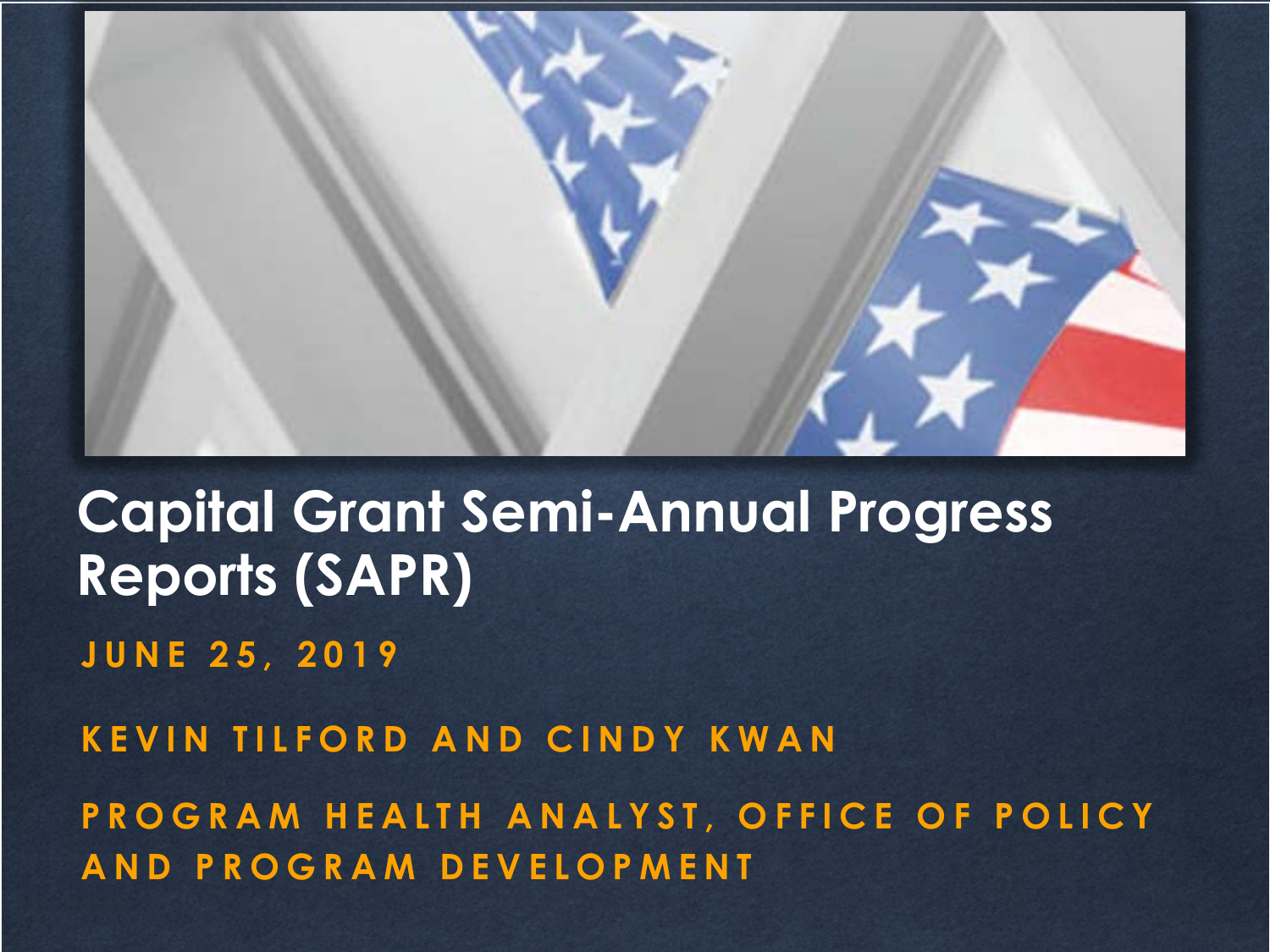## **Agenda**

- Webinar Purpose
- General Information
- Reporting Period and Timeline
- Prerequisites for working on the SAPR
- Project Status
- Earned Value Management (Page 3a) within SAPR
	- (for HIIP [C8D] awardees only)
- Project Closeout
- Post-Submission Process
- **Resources**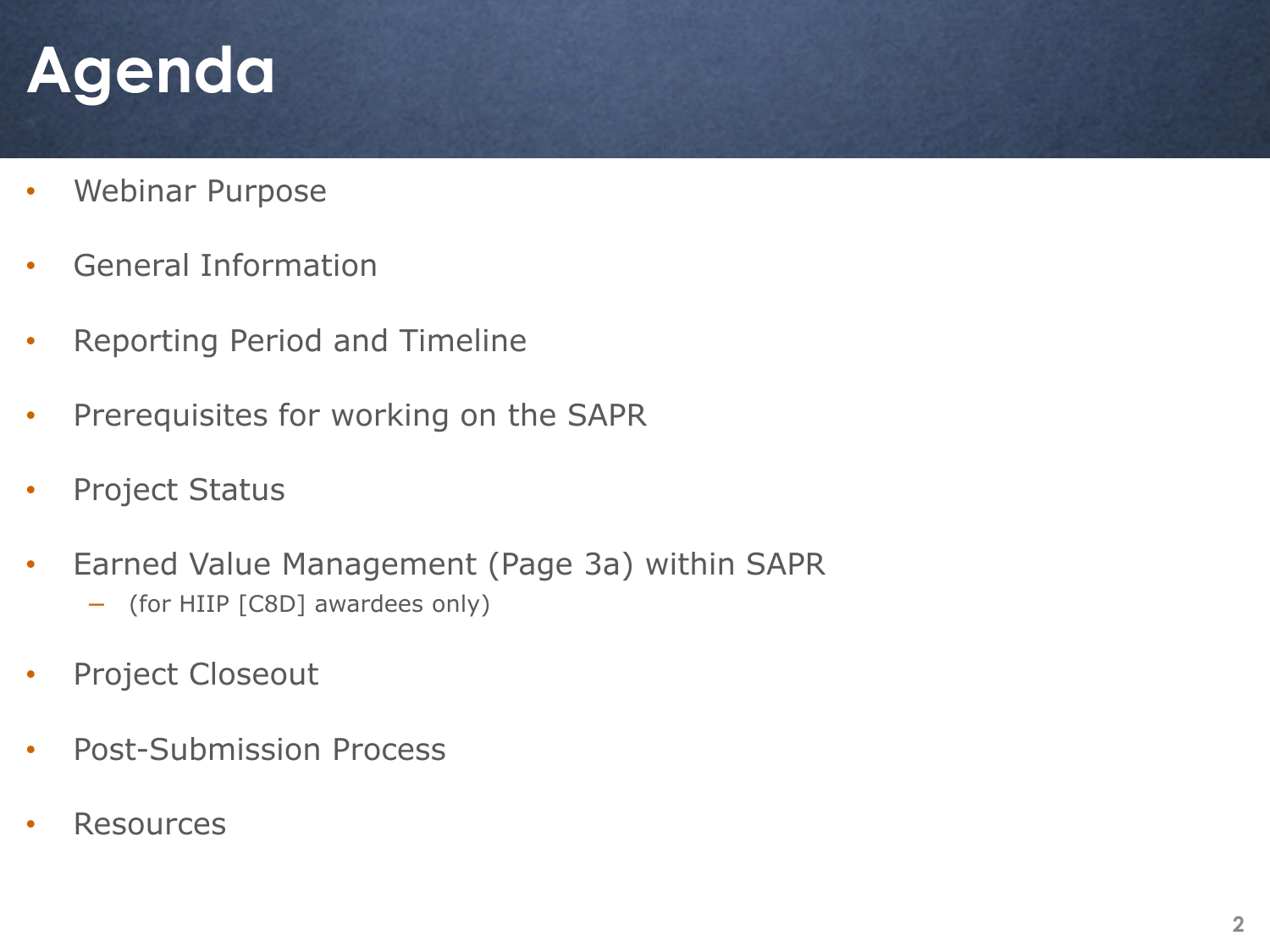## **Webinar Purpose**

- Provide a overview to completing the Semi-Annual Progress Report (SAPR) for award recipients.
- Assist award recipients in accessing, completing, and submitting SAPRs.

Note: Step-by-step instructions to complete the SAPR can be found in the **[SAPR manual](https://bphc.hrsa.gov/programopportunities/fundingopportunities/pdf/qprmanual.pdf) or contact [Health Center Program Support.](https://bphccommunications.secure.force.com/ContactBPHC/BPHC_Contact_Form)**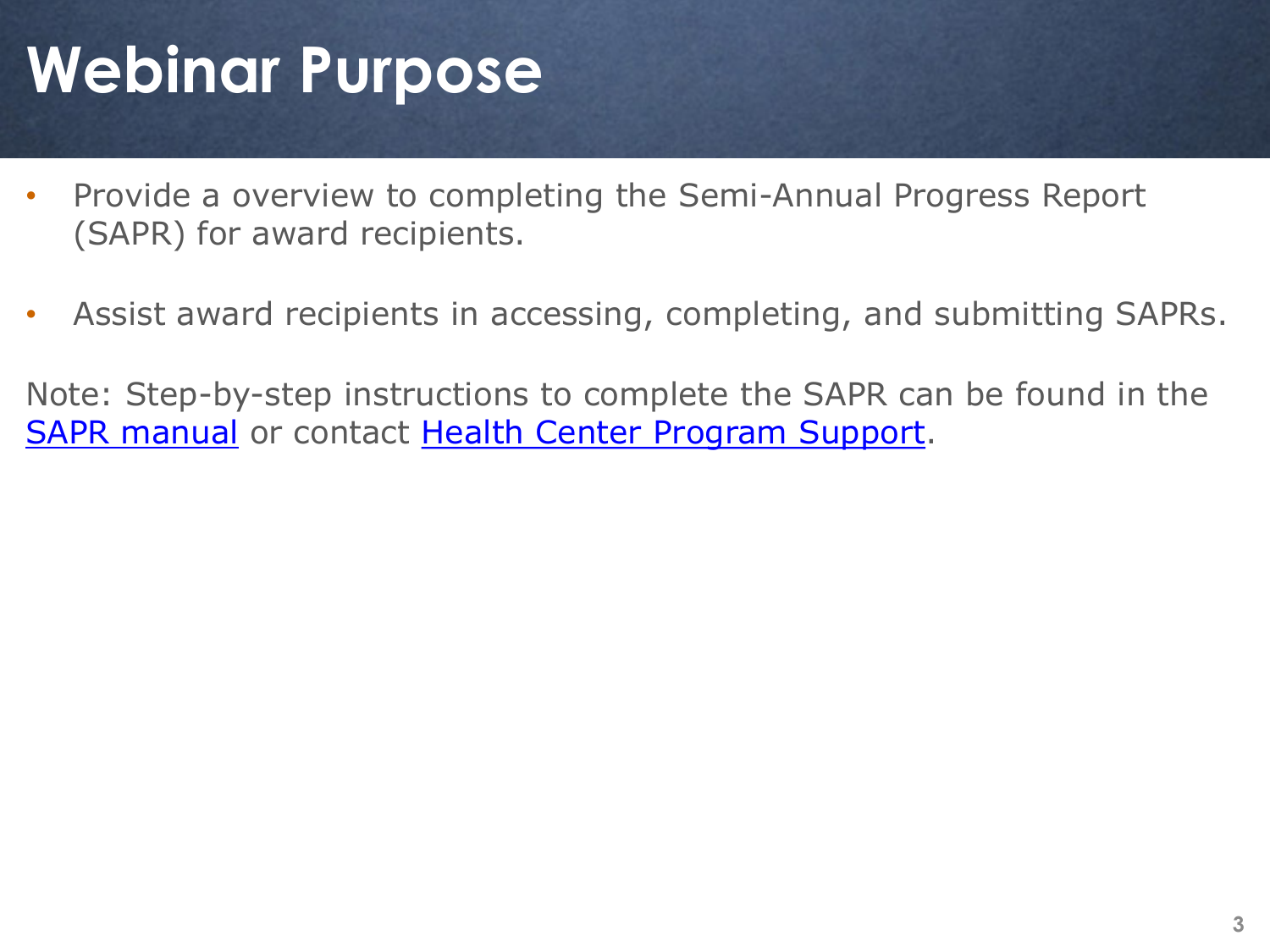# **General Information**

- SAPRs document programmatic progress on projects supported under HRSA's construction-related grants.
- A SAPR must be submitted every six months (semi-annually), even in circumstances where only planning or minimal work has occurred during the reporting period.
- Each SAPR must provide only the capital project status detail for the SAPR. Do not use data from a previous report or reporting period.
- The term 'project' refers to the entirety of the work including planning, construction or alteration/renovation and close out.
- Reference the SAPR manual for detailed reporting requirements prior to submitting. [https://bphc.hrsa.gov/programopportunities/fundingopportunities/pdf/qprmanual](https://bphc.hrsa.gov/programopportunities/fundingopportunities/pdf/qprmanual.pdf) .pdf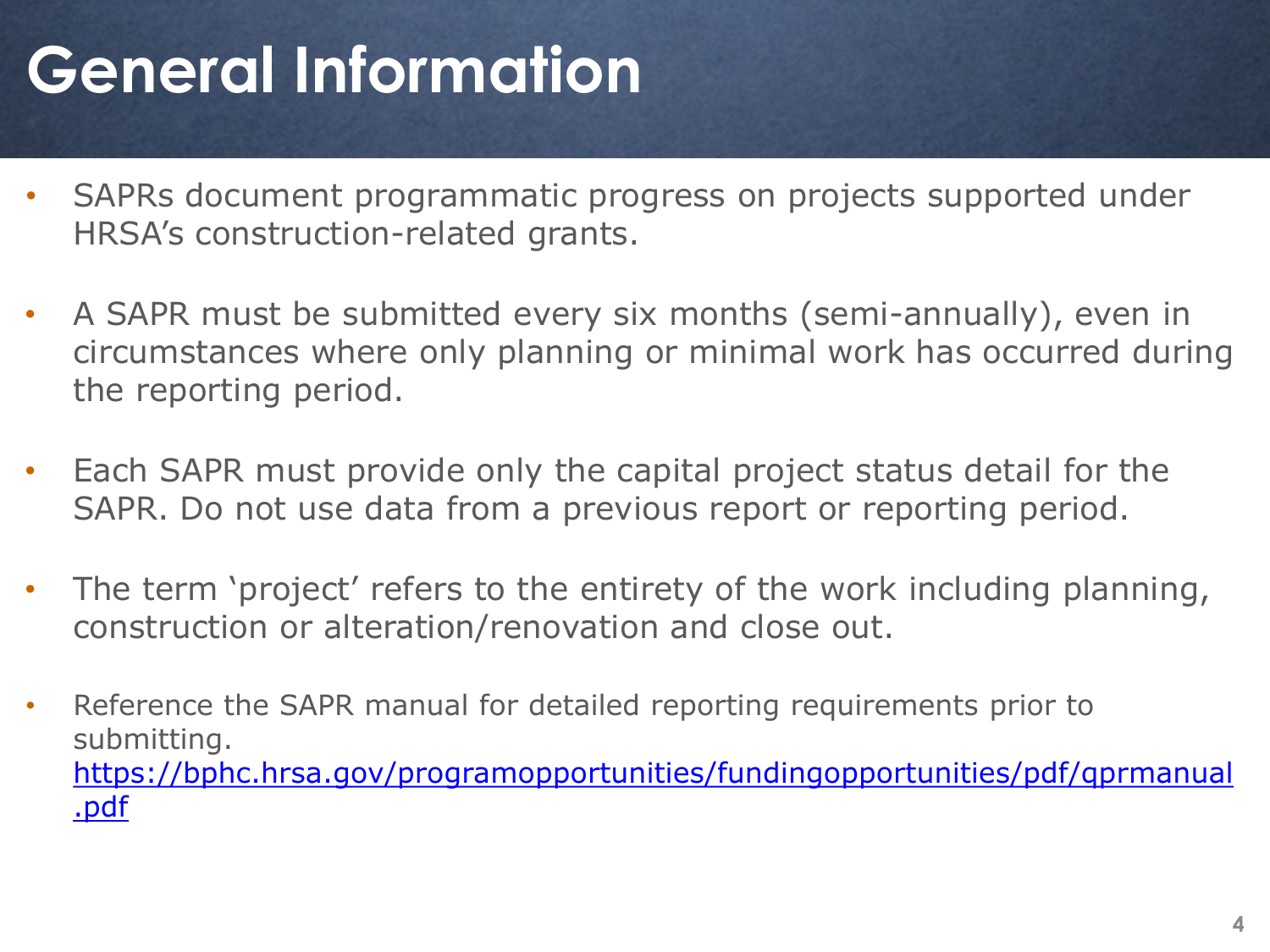# **Reporting Period and Timeline**

- Awardees will provide data on the organization's project activities for the reporting period January 1 – June 30, 2019.
- Timeline for submitting all SAPRs is  $July 1 16$ .
- Awardees must submit by 11:59pm EST on the date the SAPR is due.
- Assigned Capital Project Officer will review the submitted SAPR and may return it for changes.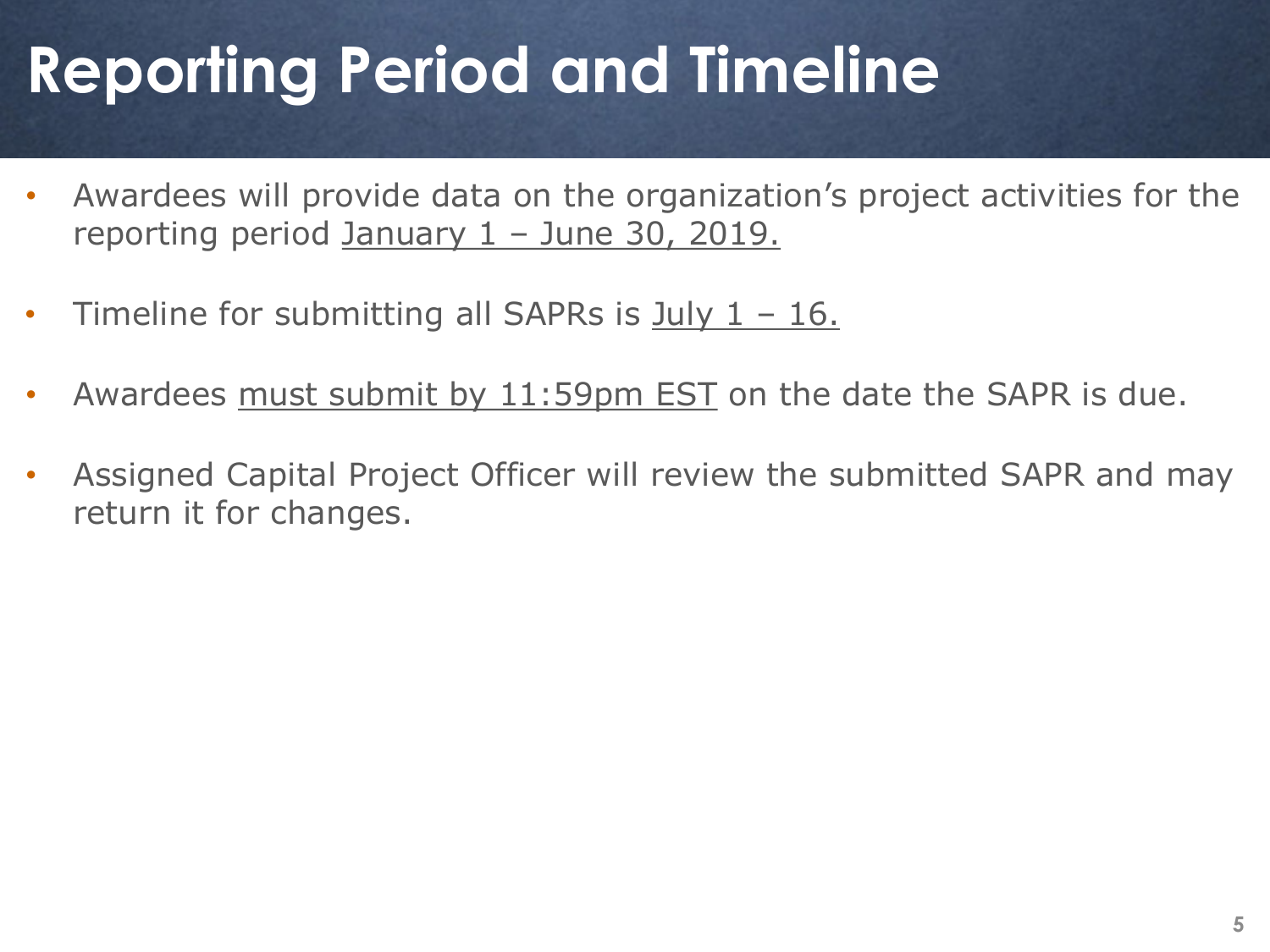# **Prerequisites for Working on a SAPR**

- To work on the SAPR, the following is required:
	- User account in the HRSA Electronic Handbooks (EHBs) associated with your organization.
	- Grant in your portfolio.
	- "Edit" and/or "Submit" access permission (as appropriate) for Progress Reports from the Project Director/Authorizing Official for the grant.
- For user account help, see *Registration and User Accounts FAQs*: [https://help.hrsa.gov/display/public/EHBSKBFG/Registration+and+User](https://help.hrsa.gov/display/public/EHBSKBFG/Registration+and+User+Accounts+FAQs) +Accounts+FAQs.
- For help with grant registration and access permissions, see *Grants Access and Registration FAQs* at: [https://help.hrsa.gov/display/public/EHBSKBFG/Grants+Access+and+Re](https://help.hrsa.gov/display/public/EHBSKBFG/Grants+Access+and+Registration+FAQs) gistration+FAQs.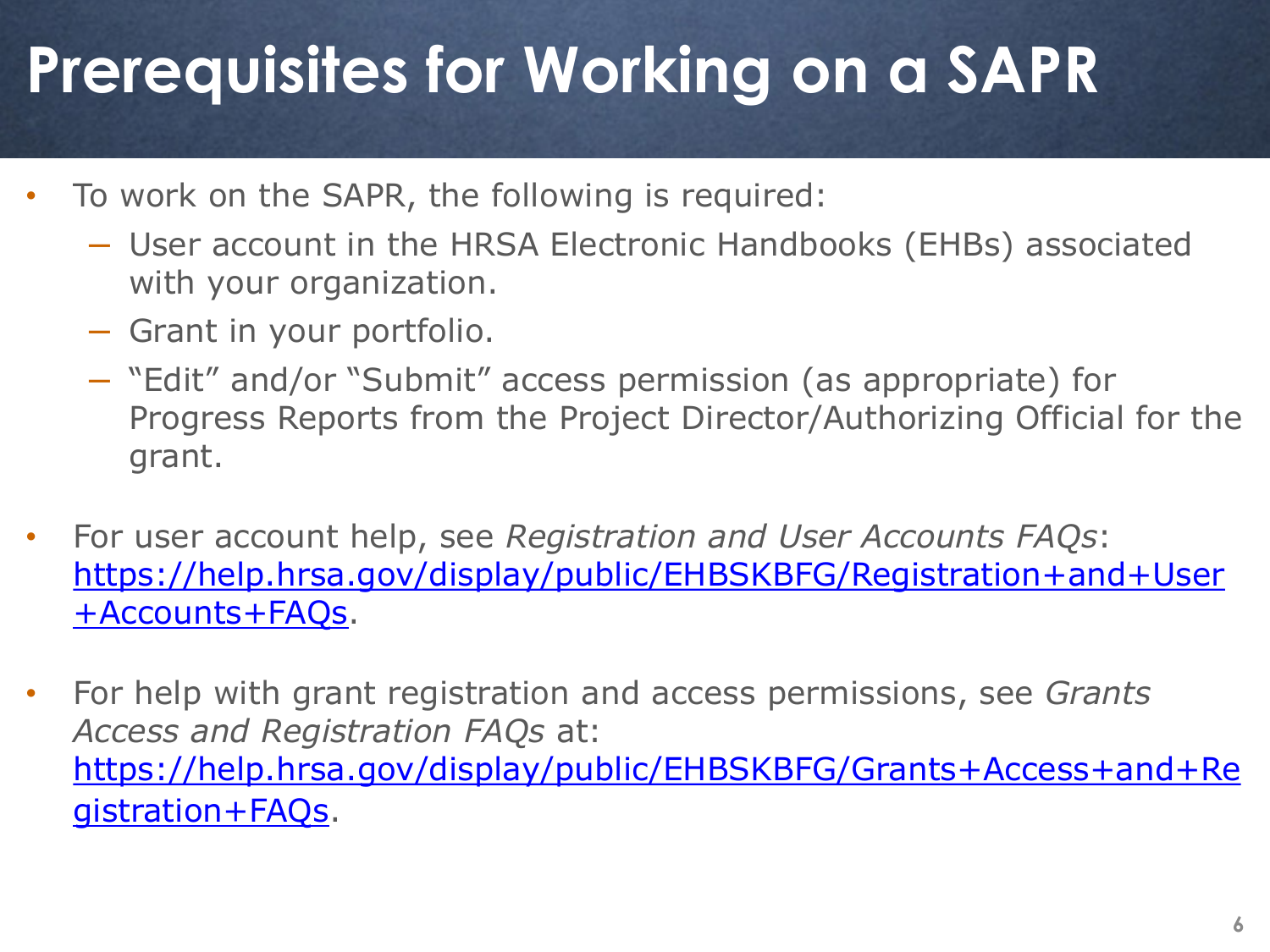# **Project Status**

- Review the SAPR manual, prior to completing and submitting the progress report, to be familiar with the information the organization should report on regarding project status.
- After completing the basic information on page 1 of the SAPR in the Electronic Handbook (EHB), select **1 of 4 categories (page 3) best describing the project status** at reporting period end date.
	- 1. Not started
	- 2. Less than or equal to 50% complete
	- 3. Greater than 50% and less than 100% complete
	- 4. Completed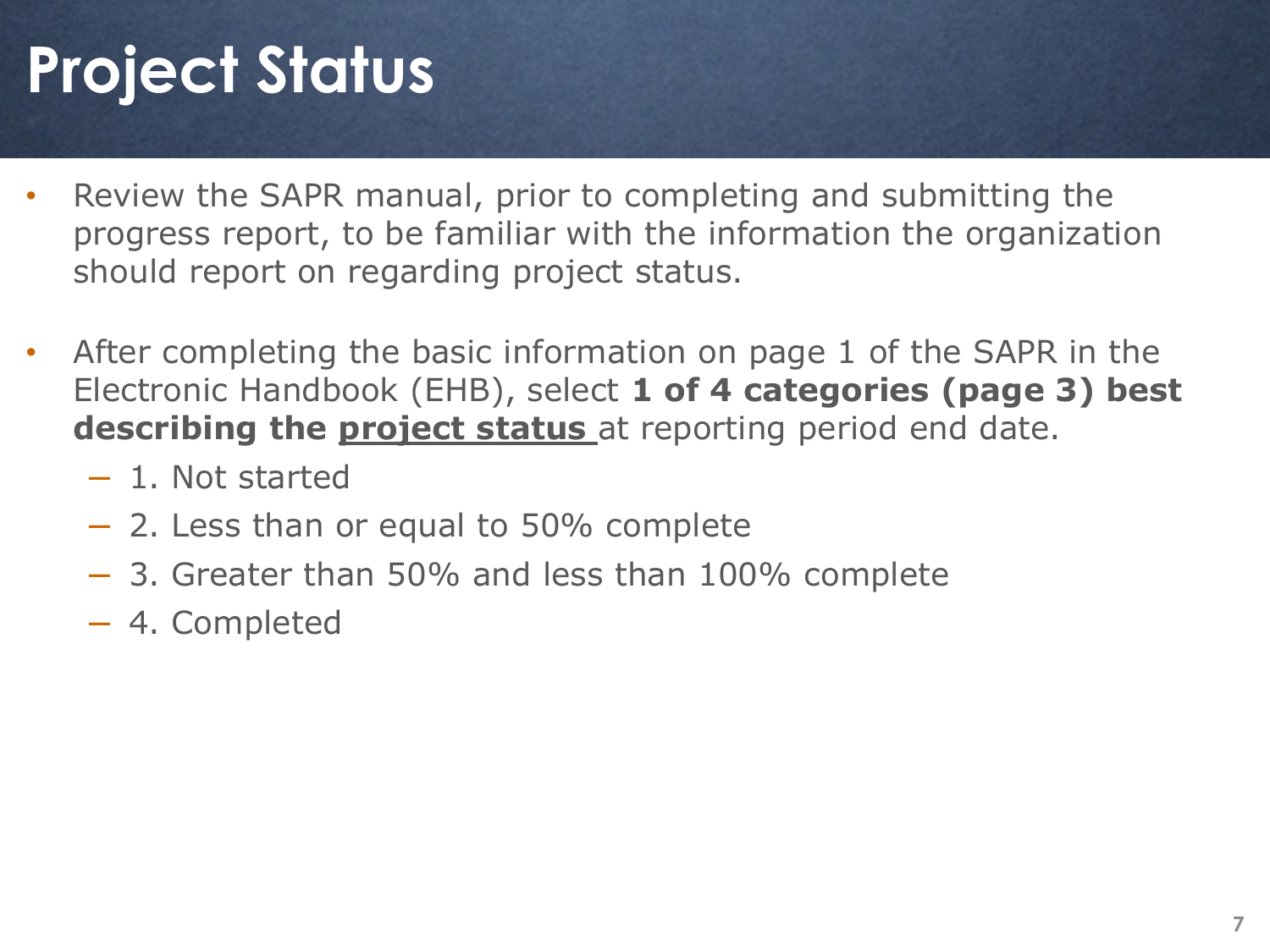# **Project Status 1: Not Started**

Common responses:

- Issues that have **delayed the start of the project** or may impact the implementation of the awarded project.
- Information on **when the planning for the project will begin with an overall estimated project schedule attached**. The schedule should show the number of months for various milestones needed to complete the project.
- **Status of procuring contracts** for architectural/engineering services and construction contract, including design period, obtaining permits, obtaining any required easements, solicitation of bids, evaluation of bids, awarding contracts, securing bonding, and construction period etc.
- Status of **submitting information related to the restrictive conditions** of award.
- **Issues related to site control**, e.g. status of purchasing the property or finalizing the lease for the site.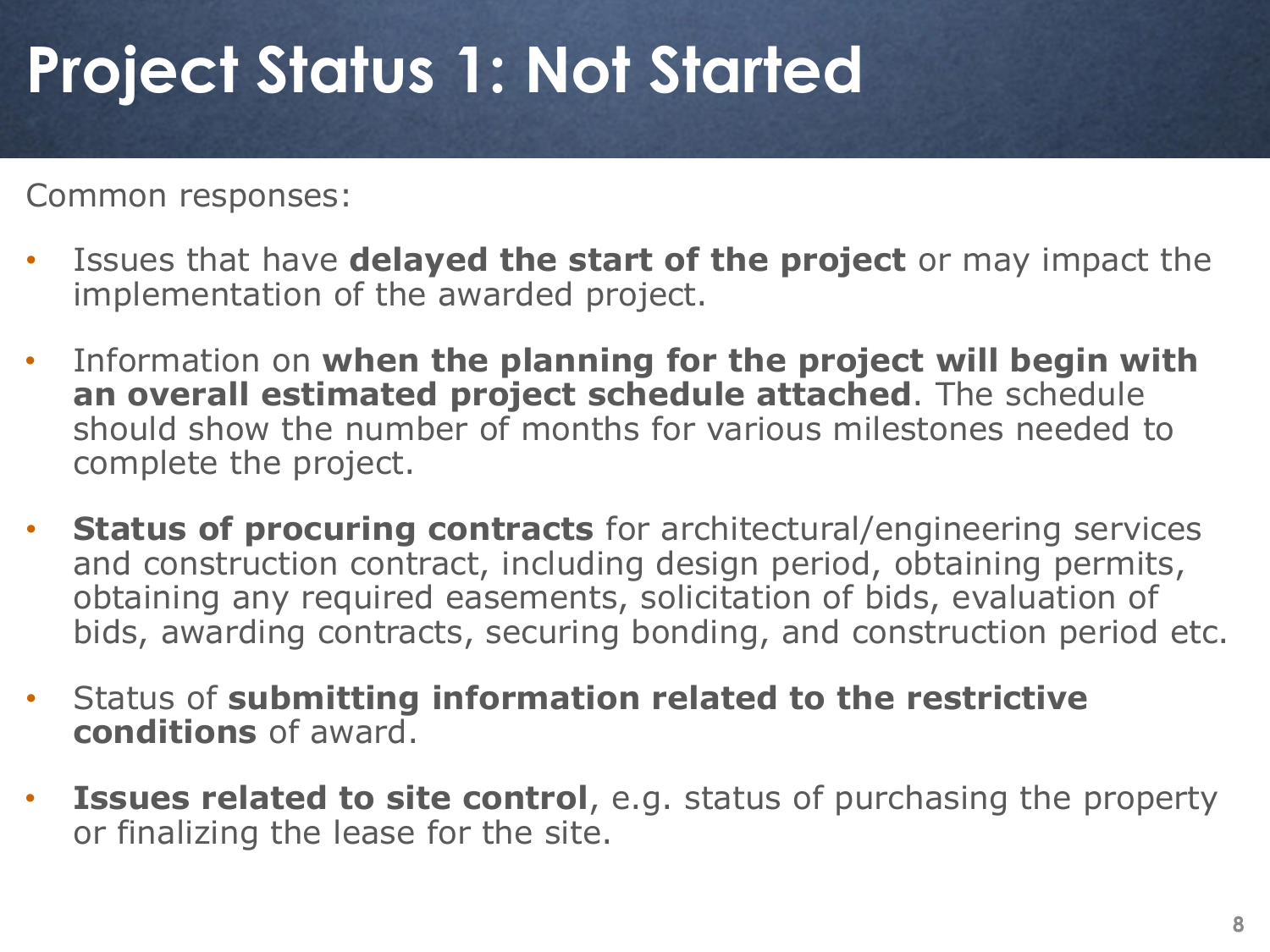### **Project Status 2: Less than or equal to 50% Complete**

Common responses:

- **Unexpected issues** in beginning or during implementation of the project, including local permitting requirements, funding, or issues related to meeting the terms and conditions of award.
- **Contracts**: Confirmation that contracts have been procured in compliance with federal procurement requirements (in accordance with 45 CFR 75) and the required bonding has been secured.
- **Status of submission** of the Project Implementation Certification reporting requirement and the status of completing the construction drawings and specifications.
- **Issues** related to the construction schedule or the project budget.
- **Progress photos** of the project (if work on the site has begun) or "before" photos (if the project has not yet begun.)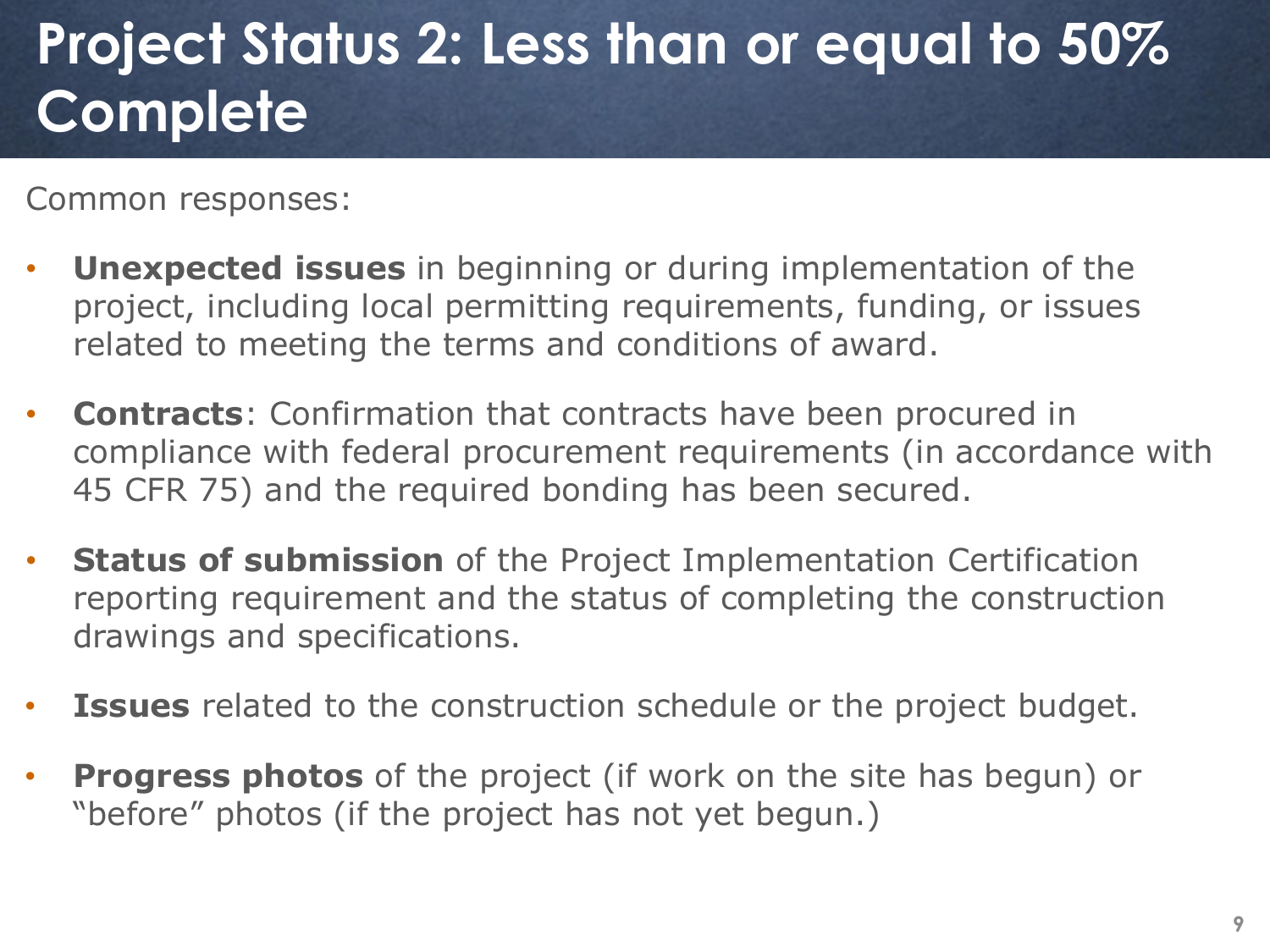### **Project Status 2: Less than or equal to 50% Complete (continued)**

Additional Suggestions to include:

- **If project is still in the preliminary stages:** Information on the planning of the project, and actions taken during the reporting period.
- **If not all Grant Conditions have been met/lifted:** Status of submitting information related to the conditions of award and status of conditions being lifted by a revised Notice of Award in this reporting period.
- **If all Grant Conditions have been met/lifted:** Status of the construction related activities on the site and percentage of completion. Status of Equipment purchase and percentage of completion.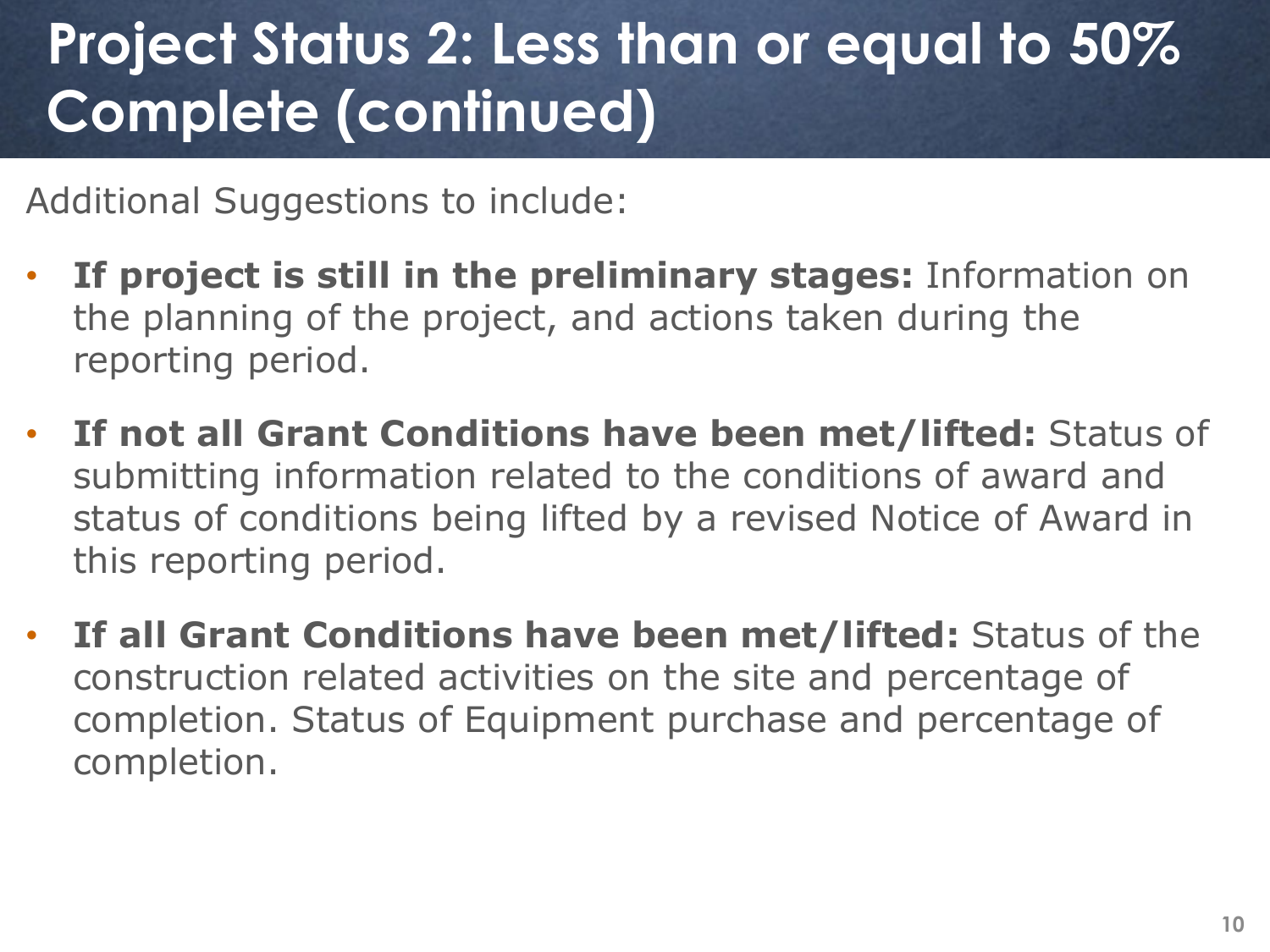### **Project Status 3: Greater than 50% and Less than 100% Complete**

Common responses:

- Provide the requested reporting information listed above under "Less Than or Equal to 50% Complete" if not previously reported.
- **Issues** related to the project budget, the scope of work and/or project schedule.
- **Expected date of completion**, including issues related to delays in the construction schedule with a revised construction schedule attached.
- **Status of submissions** due to HRSA (such as prior approval requests).
- **Status of Construction** and percentage of completion. Status of Equipment purchase and percentage of completion.
- Current progress photos of the project.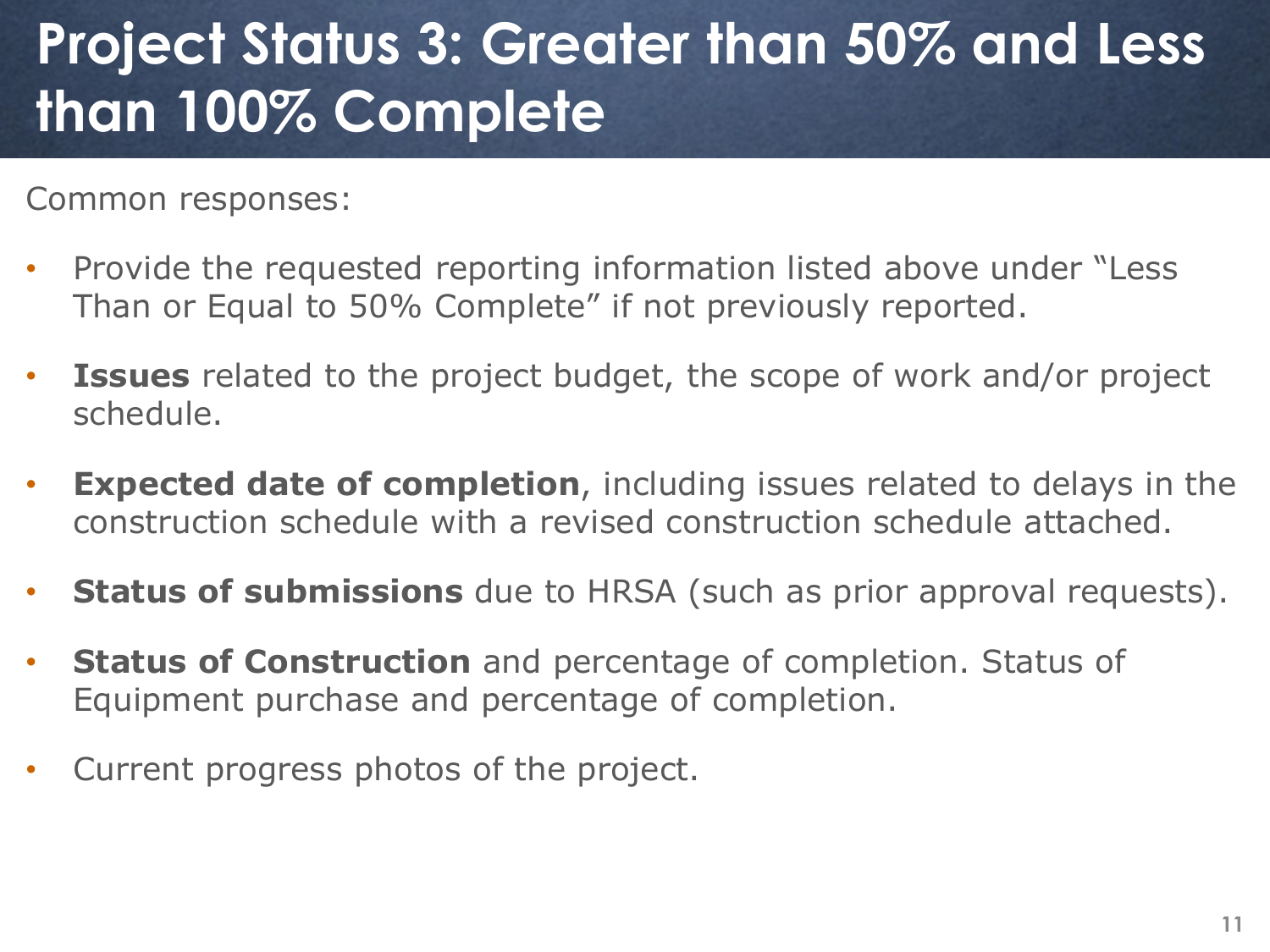# **Project Status 4: Completed**

Include:

- **Reporting information** listed above not previously reported.
- **Date** that services began/resumed.
- **Status of final payment** of invoices for the project, including any issues that may delay some of the final project payments.
- **Status of submitting** close out reporting requirements to HRSA (Project Completion Certification and Photographs submissions)
- **Status of other submissions** due to HRSA (i.e. prior approval requests).
- **Final project or dedication photos** (Note: include a few here, the reporting requirement submission in the EHBs for photographs should contain the additional photos).
- **If select "Completed", recommend selecting "Yes" for the Page 1 question (***Is this your final report?***)**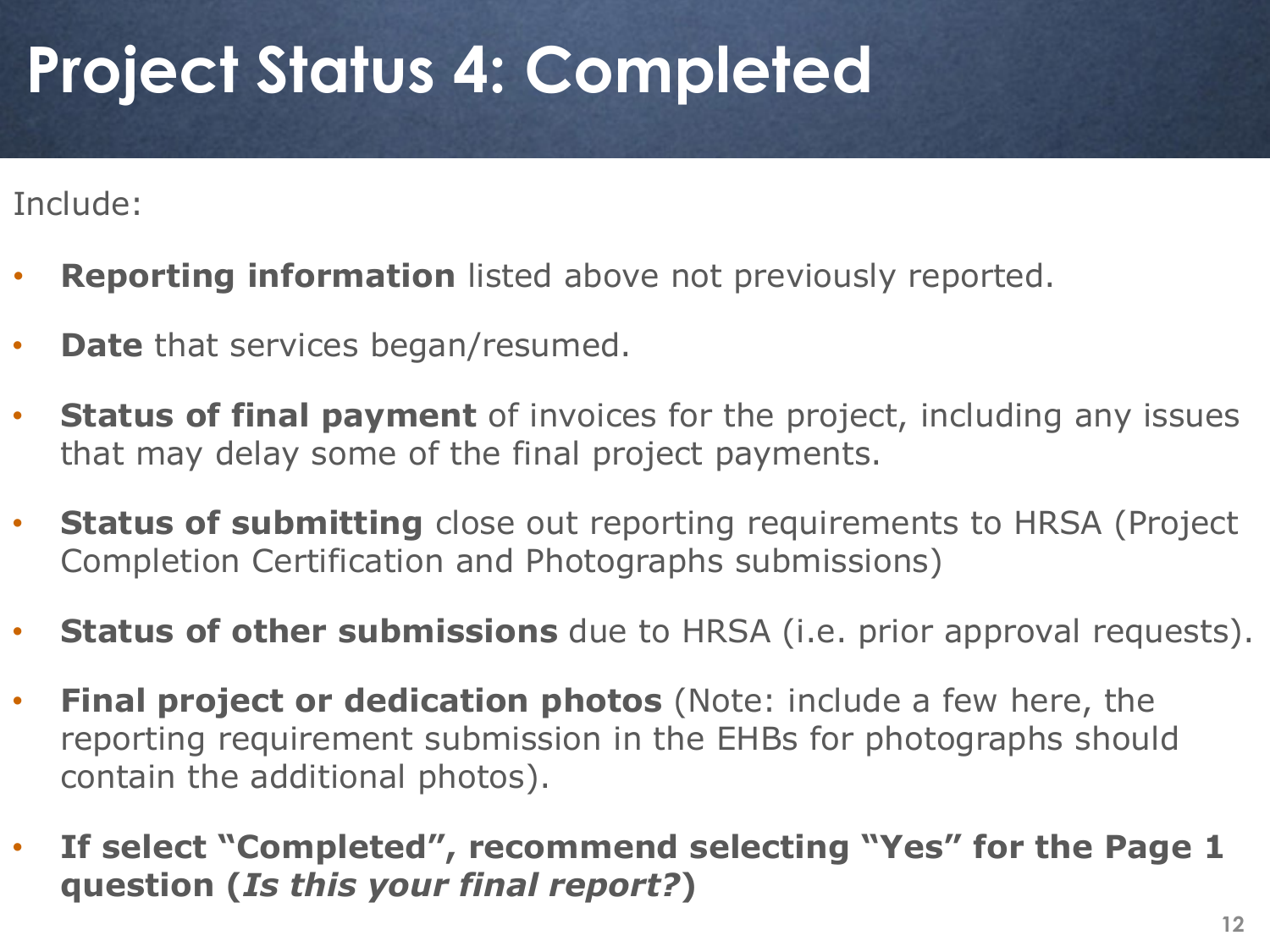### **Project Earned Value Management (EVM) Data (Page 3a)**

- Construction and alteration/renovation projects funded through CD (Capital Development) and Health Infrastructure Investment Program (HIIP) awards with a total project cost (Federal and non-Federal) of \$1 million or greater are required to utilize and report on EVM within the SAPR.
- *Note: Not applicable to School-Based Health Center Capital (SBHCC) and Capital Assistance for Hurricane Response and Recovery Efforts (CARE) Awards*

#### **Project Schedule Status**

- **On Time** project progress is on schedule
- **Behind Schedule**  project progress is late than planned or expected
- **Ahead of schedule**  project progress is in advance than planned or expected

#### **Project Budget Status**

- **On Budget** –project activities consumed the planned expenditures
- **Under Budget** –project activities consumed less than the planned expenditures
- **Over Budget** –project activities consumed more than the planned expenditures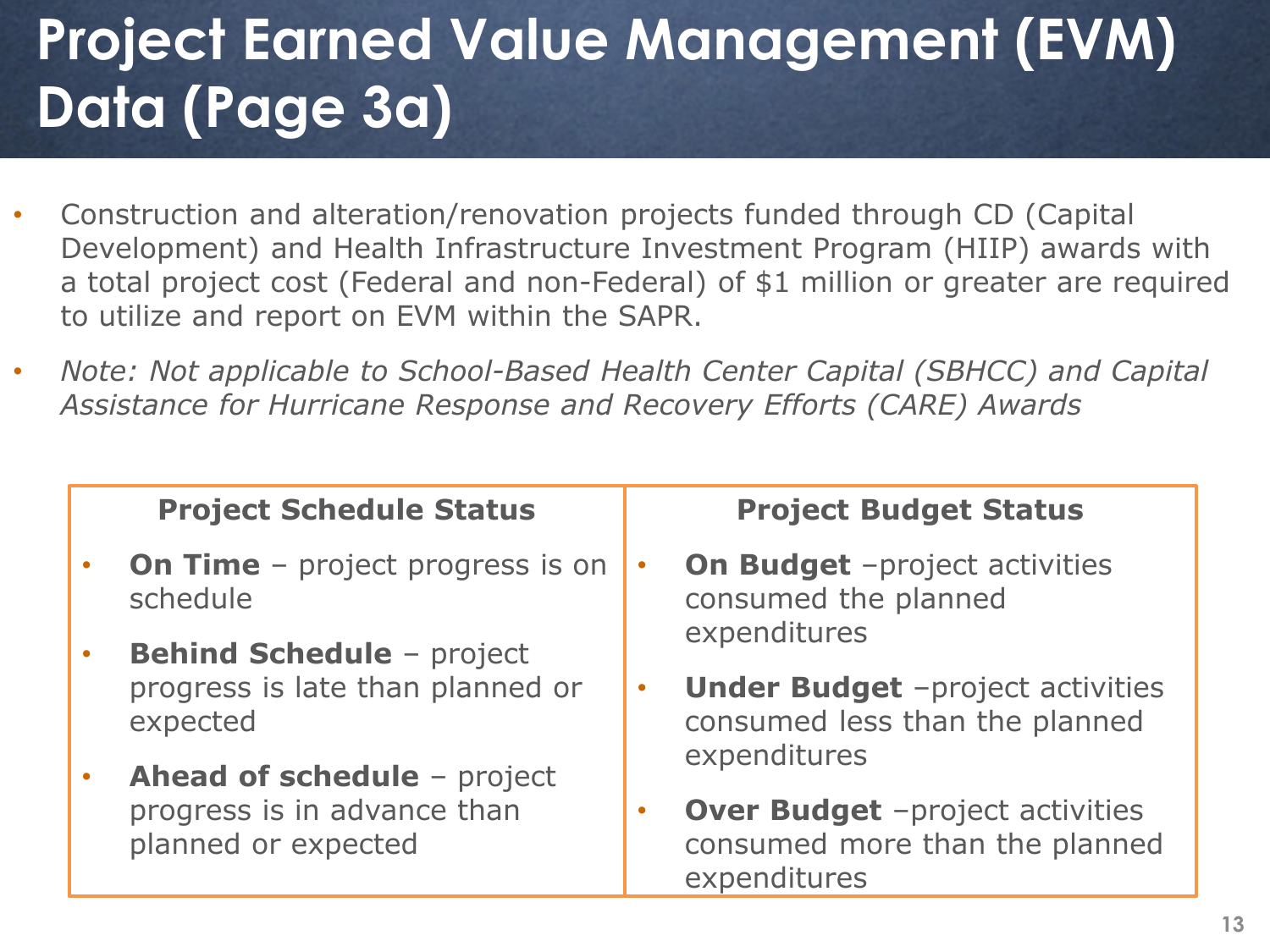## **Project Closeout Data**

- Page 4 Project Closeout Data appears when Project Status for the project is "Completed".
- Provide the final, actual data requested for the project:
	- Actual area/square footage impacted
	- Final funding needed for the project (from the grant and from other funding sources)
	- Actual project completion date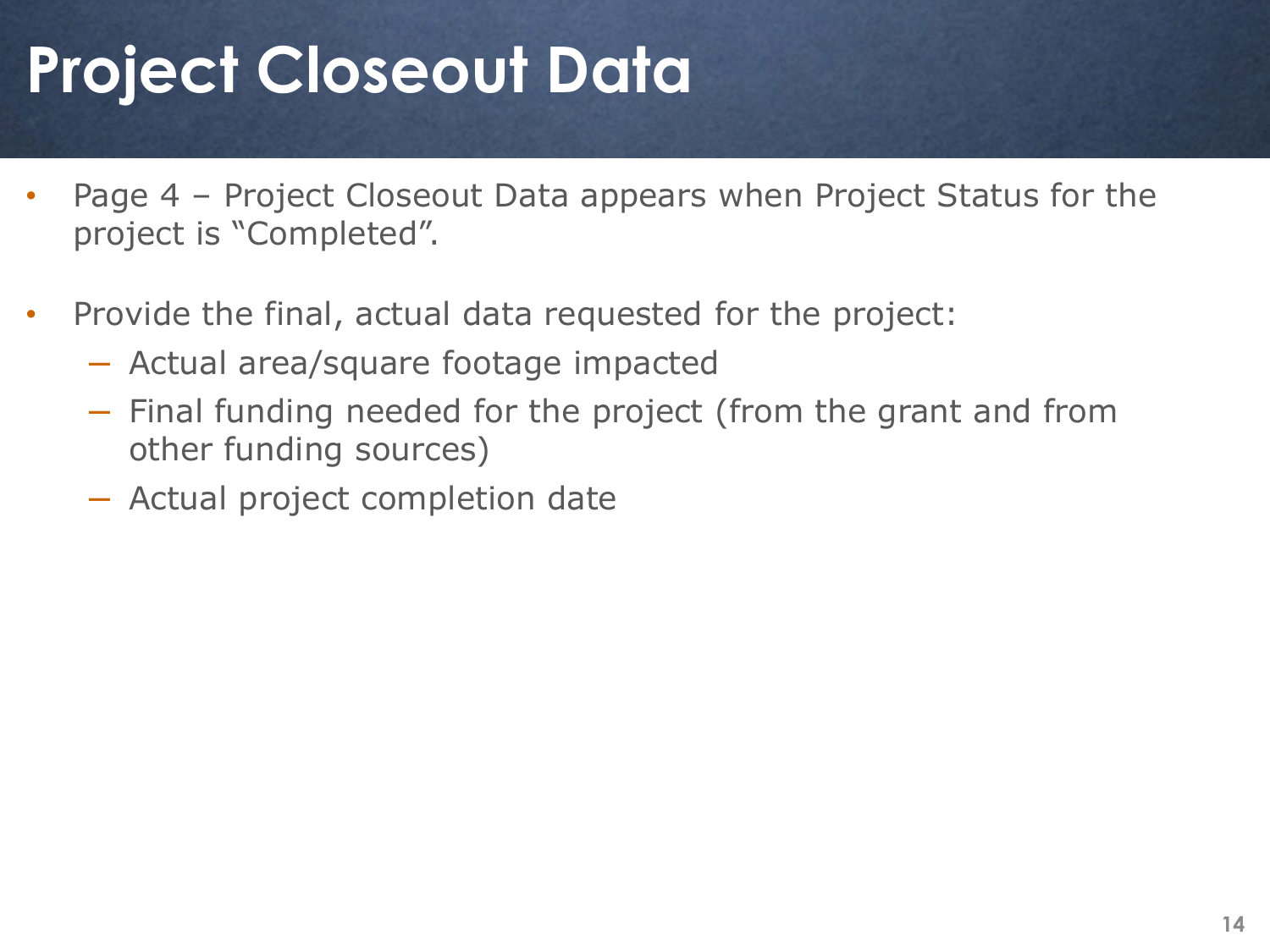## **Post-Submission Process**

- Capital Grant Project Officer will review and determine if the report is complete or if additional information is needed.
- When reviewing the overall project status through the SAPR, Project Officers may place the award recipient on draw-down restriction if one or more of the situations occur:
	- 1. Construction-related activities begin prior to meeting award conditions;
	- 2. A project not approved by HRSA is implemented;
	- 3. Funds drawn down are inconsistent with the project status;
	- 4. SAPRs for consecutive periods were not submitted; and
	- 5. Approved project(s) were not implemented in a timely manner.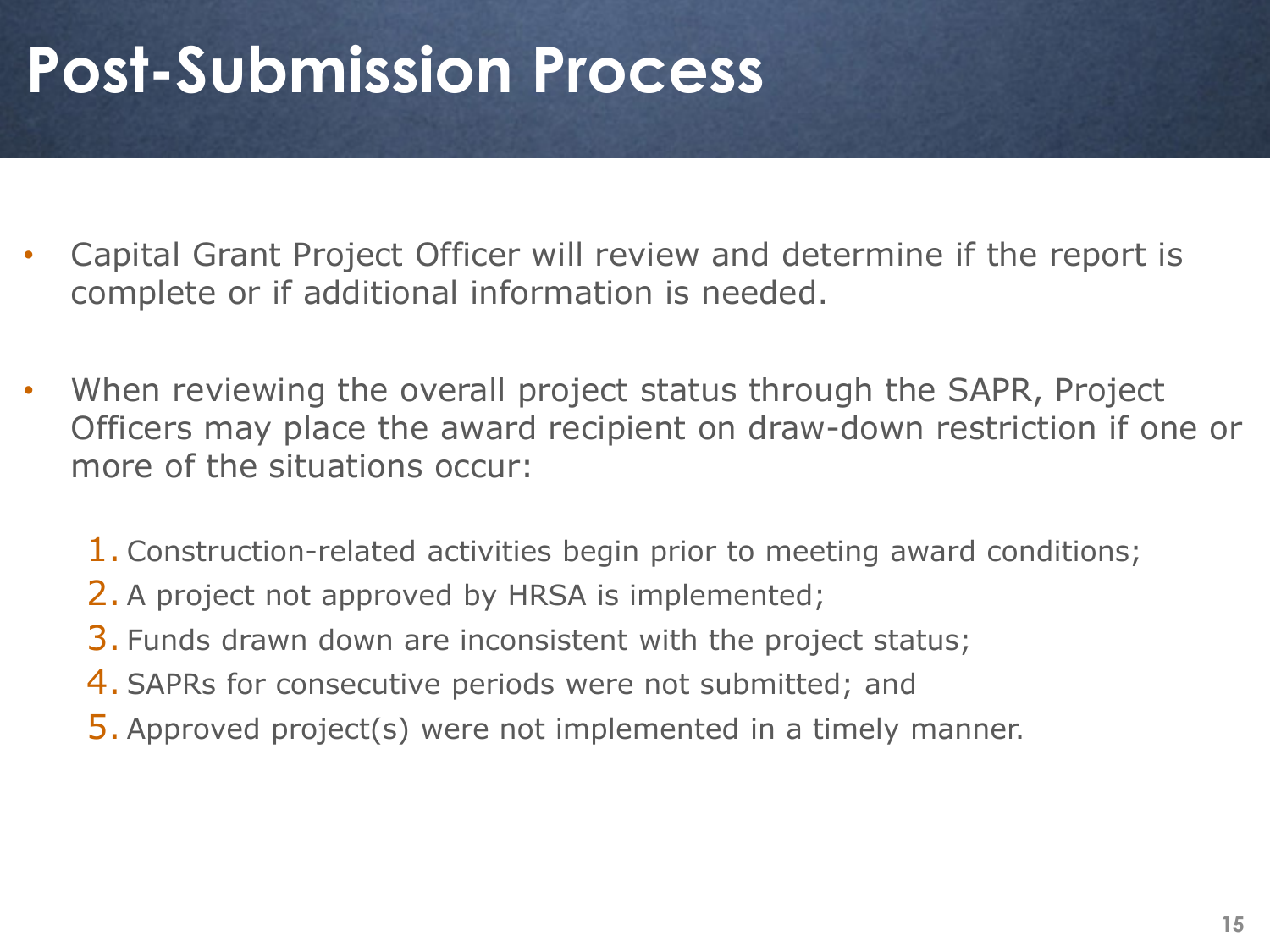## **Post-Submission Process continued**

#### **Draw Down of Grant Funds**

- Draw down of grant funds should be consistent with the grant progress identified in the SAPR submission.
- Funds associated with construction or alteration/renovation and/or equipment projects are restricted and may not be drawn down until all program and grant-specific conditions of this award have been met and lifted from the Notice of Award.
	- Exceptions are limited to pre-construction activities related to meeting one of these conditions:
		- Expenses for completing architectural and engineering plans,
		- Meeting licensing and permitting requirements,
		- Historic preservation consultation with the State Historic Preservation Office/Tribal Historic Preservation Office, and
		- Preparing the Environmental Assessment.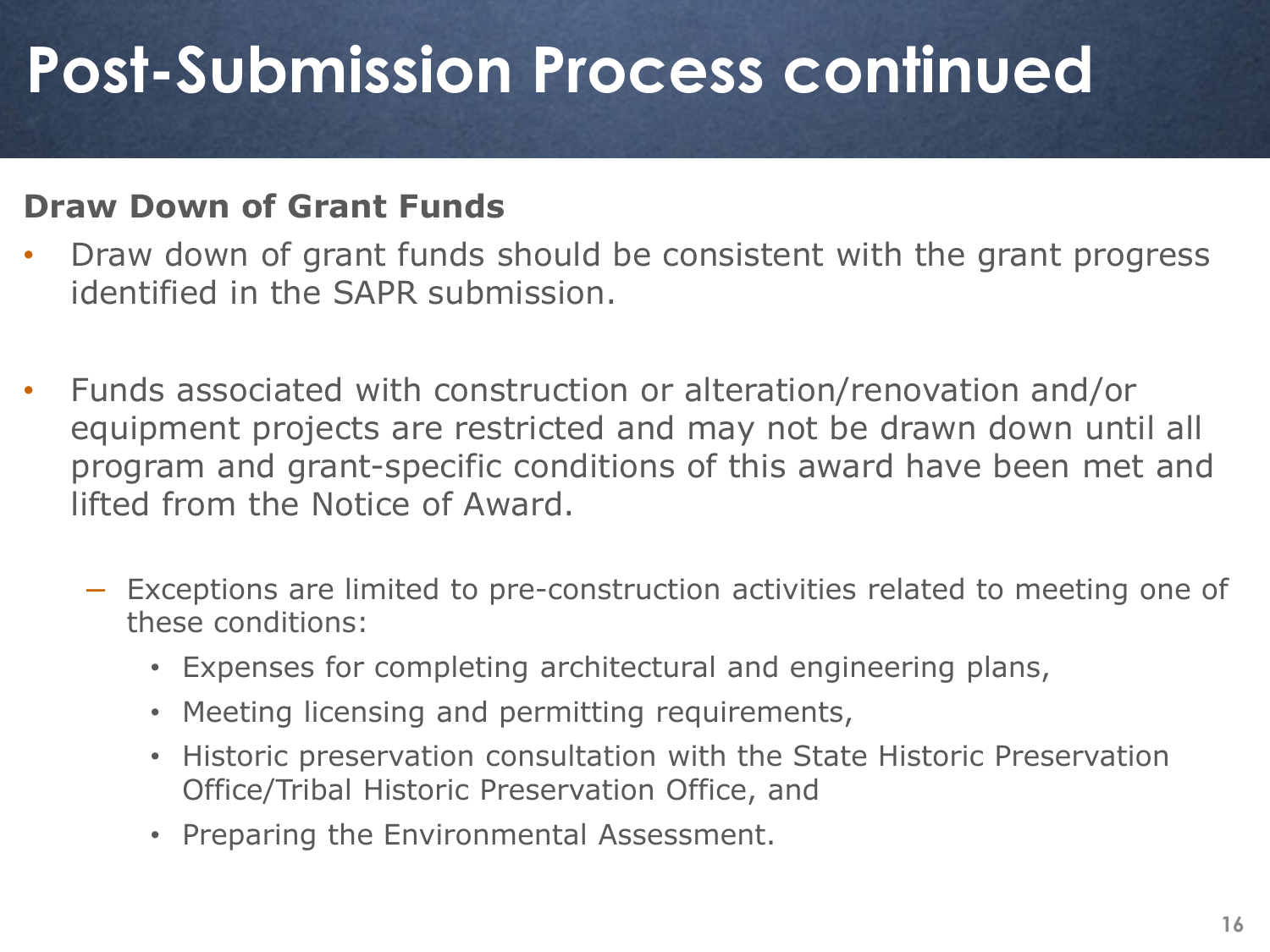### **Resources**

• Capital Development Website

<https://bphc.hrsa.gov/programopportunities/fundingopportunities/capdev.html>

- o Semi-Annual Progress Report Manual
- o Semi-Annual Progress Report Quick Guide
- o FAQs
- Reporting Requirement submission forms
- Health Center Program Support
	- Call directly to 1-877-464-4772
	- o Or contact by clicking the following link and submit your inquiry: <http://www.hrsa.gov/about/contact/bphc.aspx>
- Semi-Annual Progress Report Manual <https://bphc.hrsa.gov/programopportunities/fundingopportunities/pdf/qprmanual.pdf>